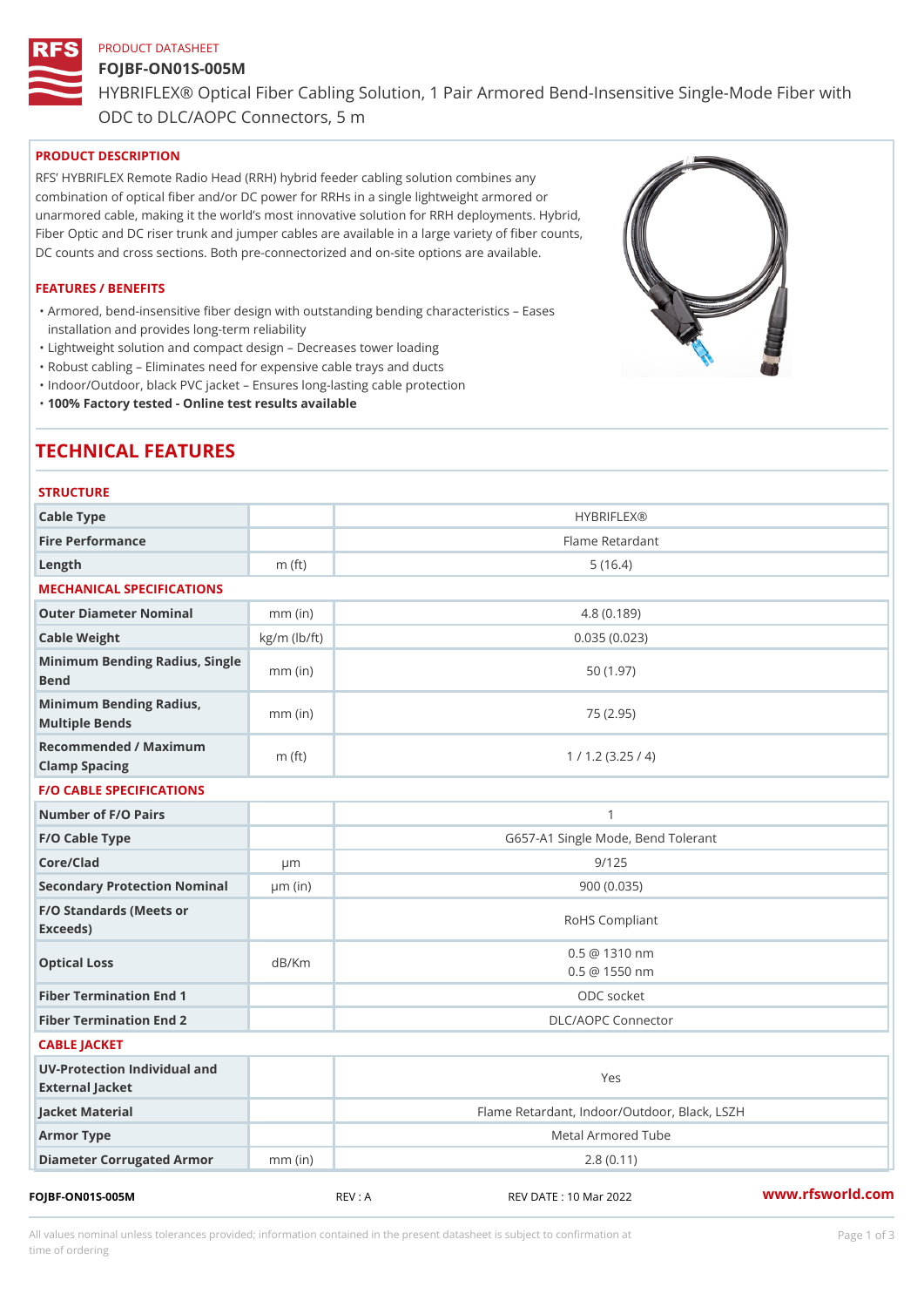## PRODUCT DATASHEET

# FOJBF-ON01S-005M

HYBRIFLEX® Optical Fiber Cabling Solution, 1 Pair Armored Bend-Inse ODC to DLC/AOPC Connectors, 5 m

#### TESTING AND ENVIRONMENTAL

| Storage Temperature              | $^{\circ}$ C ( $^{\circ}$ F $\vert$ | $-40$ to $70$ ( $-40$ to $158$ ) |
|----------------------------------|-------------------------------------|----------------------------------|
| Operation Temperature            | $^{\circ}$ C ( $^{\circ}$ F)        | $-40$ to 65 ( $-40$ to 149)      |
| Installation Temperature °C (°F) |                                     | $-20$ to 65 ( $-4$ to 149)       |

#### EXTERNAL DOCUMENT LINKS

Installation Guidelwinessad On-line Factory Te[s](https://www.rfsworld.com/pictures/userfiles/programs/AAST Latest Version.zip)teResults:

#### NOTES

Optimized for Nokia RRH

## ADDITIONAL ASSEMBLIES - ODC TO DLC

| Length, m | Model Number                   |
|-----------|--------------------------------|
| 1         | $HA - FOJBF - OL - 01SM - 1$   |
| -3        | $HA-FOJBF-OL-01SM-3$           |
| -5        | $HA - FOJBF - OL - 01SM - 5$   |
| 10        | $HA - FOJBF - O L - 01SM - 10$ |
| 20        | $HA - FOJBF - O L - 01SM - 20$ |

| Length, m | Model Number       |
|-----------|--------------------|
| 3         | $FOJBF-OBO1S-OO3M$ |
| .5        | $FOJBF-OBO1S-OO5M$ |

# ADDITIONAL ASSEMBLIES - ODC TO DLC/FULLAXS

| Length, m | Model Number                 |
|-----------|------------------------------|
|           | $HA - FOJBF - OA - 01SM - 1$ |
| 3         | $HA - FOJBF - OA - 01SM - B$ |
| 5         | $HA - FOJBF - OA - 01SM - 5$ |
| 10        | HA-FOJBF-OA-01SM-10          |
| 20        | HA-FOJBF-OA-01SM-20          |
| 30        | HA-FOJBF-OA-01SM-30          |

#### ADDITIONAL ASSEMBLIES - ODC TO DLC/NB ADDITIONAL ASSEMBLIES - ODC TO DLC/R2CT

| Length, m | Model Number       |
|-----------|--------------------|
| -3        | FOJBF-OC01S-003M   |
| -5        | $FOJBF-OCO1S-OO5M$ |
| 10        | FOJBF-OC01S-010M   |
| 20        | FOJBF-OC01S-020M   |

#### ADDITIONAL ASSEMBLIES - ODC TO DLC/AOPC ADDITIONAL ASSEMBLIES - ODC TO DLC/AOPA

| Length, m | Model Number        |
|-----------|---------------------|
| 3         | $FOJBF-OPAO1S-003M$ |
| 5         | $FOJBF-OPAO1S-005M$ |
|           |                     |

| Length, m | Model Number       |
|-----------|--------------------|
| 3         | $FOJBF-ONO1S-OO3M$ |
| 5         | $FOJBF-ONO1S-005M$ |
| 10        | $FOJBF-ONO1S-010M$ |
| 20        | $FOJBF-ONO1S-020M$ |

FOJBF-ON01S-005M REV : A REV DATE : 10 Mar 2022 [www.](https://www.rfsworld.com)rfsworld.com

All values nominal unless tolerances provided; information contained in the present datasheet is subject to Pcapgelio an atio time of ordering